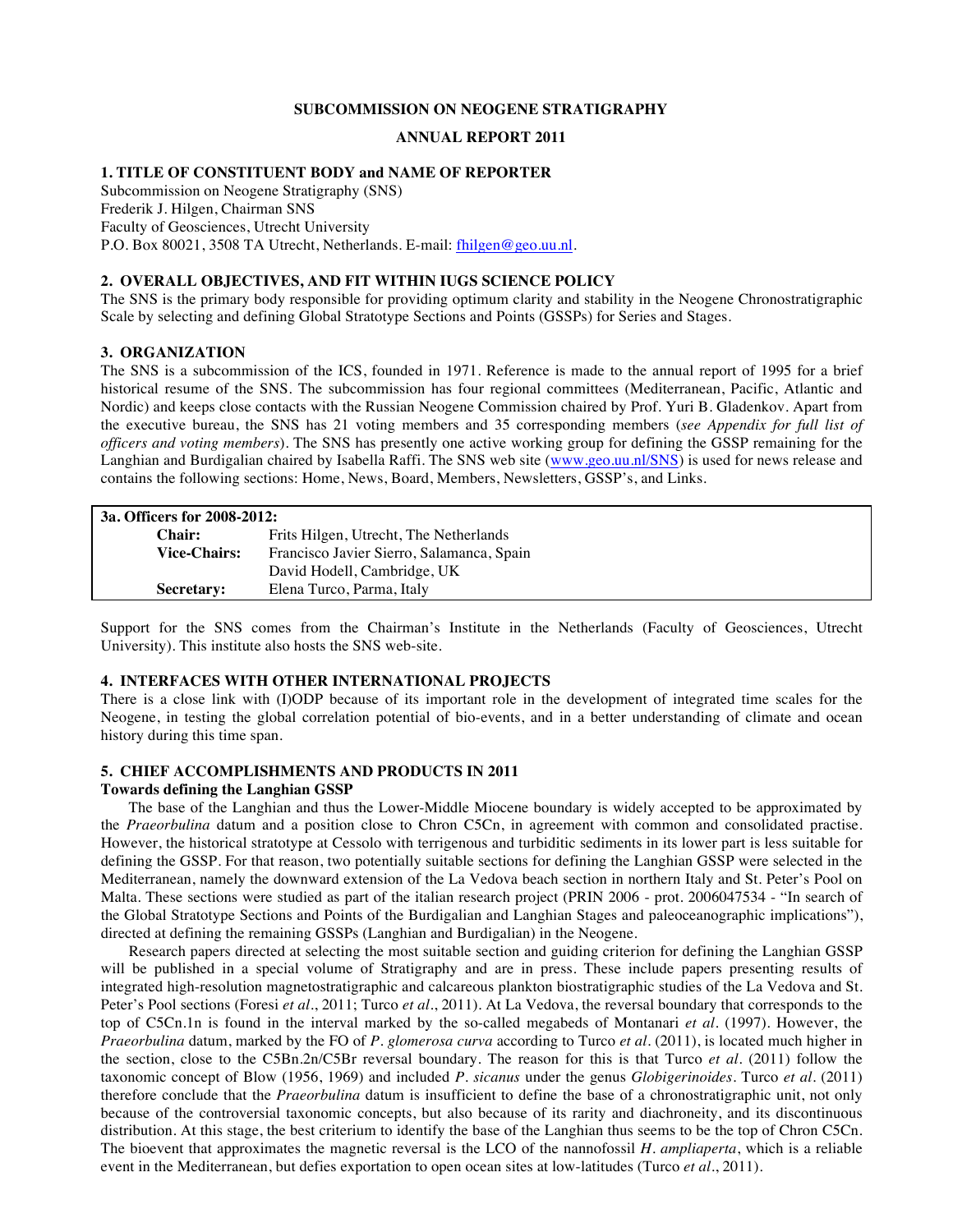St. Peter's Pool offers an alternative section for defining the Langhian GSSP (Foresi *et al*., 2011). This cyclic deep marine section provides an excellent calcareous plankton biostratigraphy which allows a straightforward correlation to the La Vedova section (Iaccarino *et al*., 2011). The section is easily accessible and contains the Burdigalian/ Langhian boundary on the basis of (1) the historical criterium that *P. glomerosa sicana* FO (= *G. sicanus* FO of Foresi *et al*., 2011) occurs at the base of the Langhian Stratotype (Rio *et al*., 1997) and (2) that it is close to the top of the C5Cn.1n (Lourens *et al*., 2004), but the magnetostratigraphy is unfortunately of a rather poor quality (Mazzei *et al*., 2009; Foresi *et al*., 2011; Iaccarino *et al*., 2011).

Ongoing studies focus on the cyclostratigraphy and the astronomical tuning of these sections, which is considered an important criterion for defining GSSPs in the Neogene. The younger La Vedova beach section has been studied in detail and an astronomical tuning established (Hüsing *et al*., 2009). Also the downward extension covering the interval for defining the GSSP looks promising from an orbital tuning perspective (Iaccarino *et al*., 2009). A preliminary astronomical tuning and astrobiochronology have been established for the alternative St. Peter's Pool section on Malta (Lirer *et al*., 2009). Following these studies a decision will be made which section and criterion are most suitable for defining the Langhian GSSP. Evidently, both sections have their strong and weak points and are complementary to each other, with La Vedova having a higher quality magnetostratigraphy and St. Peter's Pool a better preservation of the calcareous plankton. The latter is important for biostratigraphy and stable isotopes.

#### **6. CHIEF PROBLEMS ENCOUNTERED IN 2011**

A problem that remains is the possible lack of suitable sections in the Mediterranean for defining the Burdigalian GSSP. This is certainly the case if we prefer to have the Burdigalian GSSP defined in an astronomically tuned deep marine section in the Mediterranean that directly underlies the geologic time scale. The alternative option to have this boundary defined in (I)ODP cores is being seriously considered by the Working Group on the Langhian and Burdigalian GSSPs, and a decision about his issue will probably be made the coming year.

The other problem that remains is the outcome of the ICS vote on the Quaternary issue and the formal ratification by IUGS which is unacceptable for many SNS members, including the chair.

# **7. SUMMARY OF EXPENDITURES IN 2011:**

| <b>Credit on Nov 2010</b> | Euro | 2965,35    |
|---------------------------|------|------------|
| <b>ICS</b>                | Euro | $+1010,00$ |
| Transfer costs            | Euro | $-7.00$    |
| <b>Credit on Nov 2011</b> | Euro | 3968,35    |

## **8. WORK PLAN, CRITICAL MILESTONES, ANTICIPATED RESULTS AND COMMUNICATIONS TO BE ACHIEVED NEXT YEAR (2011):**

Publication of the Neogene ATNTS2012 chapter in GTS2012.

The study of the two potential boundary stratotype sections of La Vedova and St. Peter's Pool for defining the Langhian GSSP will be continued and focus on the astronomical tuning of the sections and the construction of a stable isotope record for St. Peter´s Pool. It is anticipated that a workshop will be held in the second half of next year about the definition of the Langhian and Burdigalian GSSPs. The search for suitable sections and/or cores for defining the Burdigalian GSSP will continue. In absence of suitable Mediterranean sections for defining the Burdigalian GSSP, the option to formally designate this boundary in an ODP core will be seriously considered.

### **9. BUDGET AND ICS COMPONENT FOR 2012**

| Organization workshop on Langhian and Burdigalian GSSPs, Italy | Euro 2500 |
|----------------------------------------------------------------|-----------|
| Optional: Fieldtrip to the La Vedova section (base-Langhian)   | Euro 1500 |

## **10. SUMMARY OF MAIN ACCOMPLISHMENTS OVER PAST FIVE YEARS (2007-2011)** 2007

Ratification of the Serravallian GSSP proposal by IUGS. Pilot study of the La Vedova section, a candidate section for the Langhian GSSP. Revision and update of SNS website.

2008

Integrated stratigraphic studies of the La Vedova section and its downward extension by italian and dutch research teams, the latter section being candidate for defining the Langhian GSSP. Revision and update of SNS website. Preparation of several papers on the definition and status of the Quaternary and Neogene. Preparation of a "Neogene" proposal for the formal ICS voting procedure on the Quaternary-Neogene issue.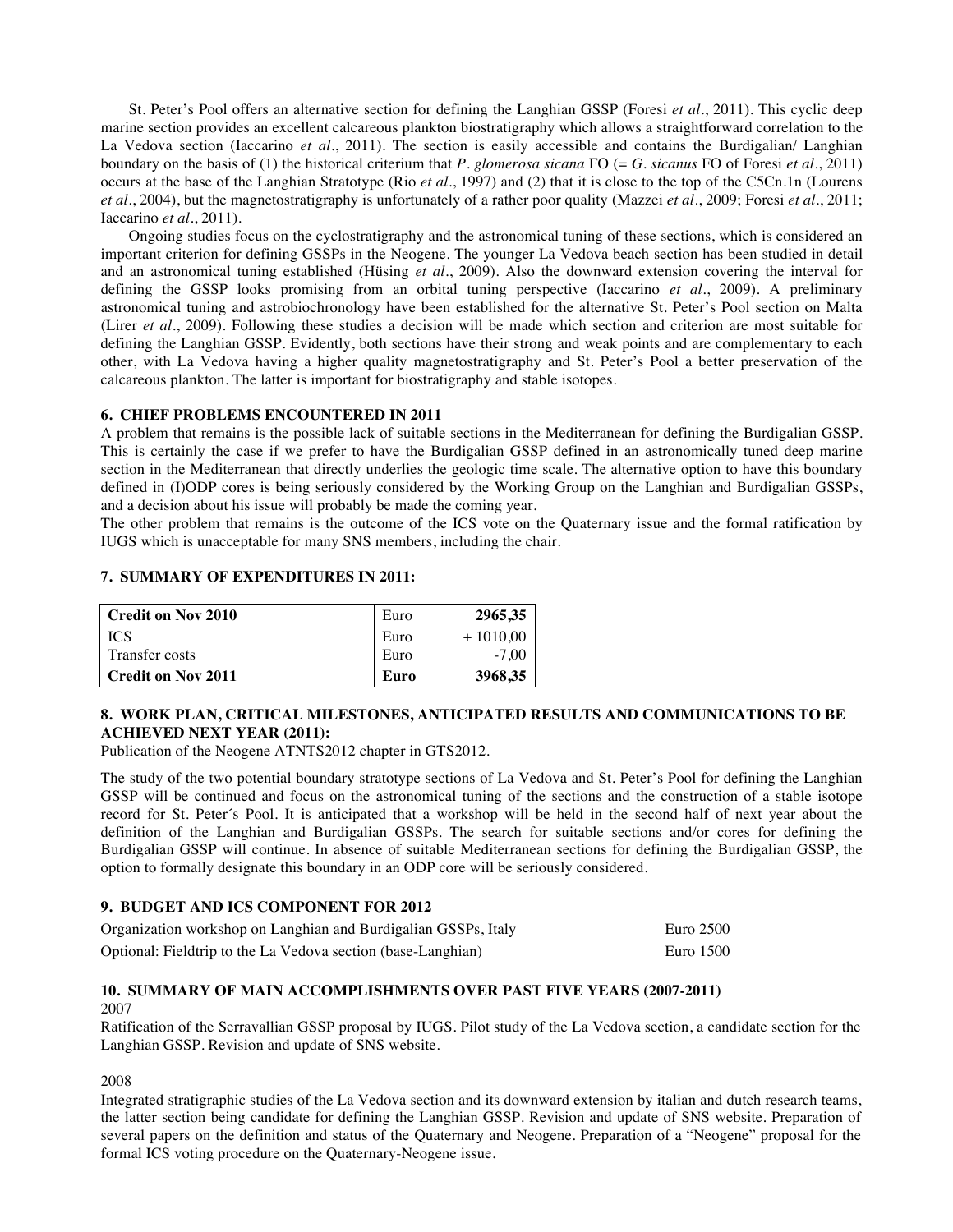## 2009

Publication of several papers by members of SNS on the issue of the Quaternary issue (Aubry et al., 2009; McGowran et al., 2009; Van Couvering et al., 2009). Publication in Episodes about the formal definition of the Serravallian GSSP (Hilgen et al., 2009). Ongoing research on the La Vedova and St. Peter's sections.

# 2010

Preparation of several papers on the two candidate sections for defining the Langhian GSSP for publication in a special volume of Stratigraphy, on the historical stratotype of the Langhian, and on the taxonomic concept of *Praeorbulina*.

# 2011

Publication of several papers about potential Langhian GSSP sections in a special volume of Stratigraphy (in press). Preparation of the Neogene chapter (ATNTS2012) of the GTS2012 (Hilgen et al., 2011, in press).

# **11. OBJECTIVES AND WORK PLAN FOR NEXT 2 YEARS (2011-2012)**

Organization of a workshop on the selection of boundary criteria and sections for defining the 2 remaining stage boundaries in the Miocene, namely the base-Langhian and the base-Burdigalian. Potentially suitable sections in the Mediterranean region that may serve as Langhian GSSP have been identified (La Vedova; St. Peter's Pool). Crucial questions to be addressed during the workshop are: 1) which section is most suitable to be proposed as Langhian GSSP, 2) which prime guiding criterion should be selected, and 3) should we abandon the ambition of having the Burdigalian GSSP directly tied within an astrochronologic framework in order to have the GSSP defined in a Mediterranean landbased section, or should we define this GSSP in drilled ODP sequences at Ceara Rise or any other tuned sequence drilled by (I)ODP.

Selection of most suitable section/ODP core and guiding criteria for defining the Langhian and Burdigalian GSSPs before 2013. Writing of proposals for the Langhian and Burdigalian GSSPs in 2012-2013.

#### \*\*\*\*\*\*\*\*\*\*\*\*\*\*\*\*\*\*\*\*\*\*\*\*\*\*\*

# **APPENDIX** *[Names and Full Addresses of Current Officers and Voting Members]*

*Subcommission officers*

**Chairman**: Frederik J. Hilgen, Faculty of Geosciences, Utrecht University, P.O. Box 80021, 3508 TA Utrecht, The Netherlands, e-mail: fhilgen@geo.uu.nl

**Vice Chairmen**: David Hodell, Department of Geological Sciences, University of Florida, Gainesville, FL 32611, USA. Email: dhodell@geology.ufl.edu

Now at: University of Cambridge, UK

Francisco Javier Sierro Sánchez, Departamento de Geología, Facultad de Ciencias, Universidad de Salamanca, 37008 Salamanca, España. Email:sierro@usal.es

**Secretary**: Elena Turco, Dipartimento di Scienze della Terra, Universita' degli Studi di Parma, Viale G.P. Usberti 157A, 43100, Parma, Italia. Email: elena.turco@unipr.it

## *List of Voting Members*

Agusti, J., Spain, jordi.agusti@icrea.es Aubry, M.P., USA, aubry@rci.rutgers.edu Backman, J., Sweden, backman@geo.su.se Berggren, W.A., USA, wberggren@whoi.edu Bernor, R., USA, rbernor@howard.edu Beu, A.G., New Zealand, a.beu@gns.cri.nz Gladenkov, Y.B., Russia, gladenkov@ginras.ru Hilgen, F.J., Netherlands, fhilgen@geo.uu.nl Hodell, D.A., USA, dhodell@geology.ufl.edu Iaccarino, S., Italy, iaccarin@unipr.it Kent, D.V., USA, dvk@rci.rutgers.edu Nagymarosy, A., Hungary, gtorfo@ludens.elte.hu Semenenko, V.N., Russia, ---- Sierro, F.J., Spain, sierro@usal.es Sprovieri, R., Italy, rspr@unipa.it Turco, E., Italy, elena.turco@unipr.it Vai, G.B., Italy, vai@geomin.unibo.it Van Couvering, J., USA, vanc@micropress.org Wang, P., China, pxwang@online.sh.cn Zachariasse, W.J., Netherlands, jwzach@geo.uu.nl

## **References:**

Aubry, M.P., W.A. Berggren, J. Van Couvering, B. McGowran, F. Hilgen, F. Steininger, L. Lourens, 2009. The Neogene and Quaternary: chronostratigraphic compromise or non-overlapping magisteria? Stratigraphy, 6, 1-16.

Foresi, L. M., M. Verducci, N. Baldassini, F. Lirer, R. Mazzei, G. Salvatorini, L. Ferraro, S. Da Prato, 2011. Integrated stratigraphy of St. Peter's Pool section (Malta): New age for the Upper Globigerina limestone Member and progress towards the Langhian GSSP. Stratigraphy, in press.